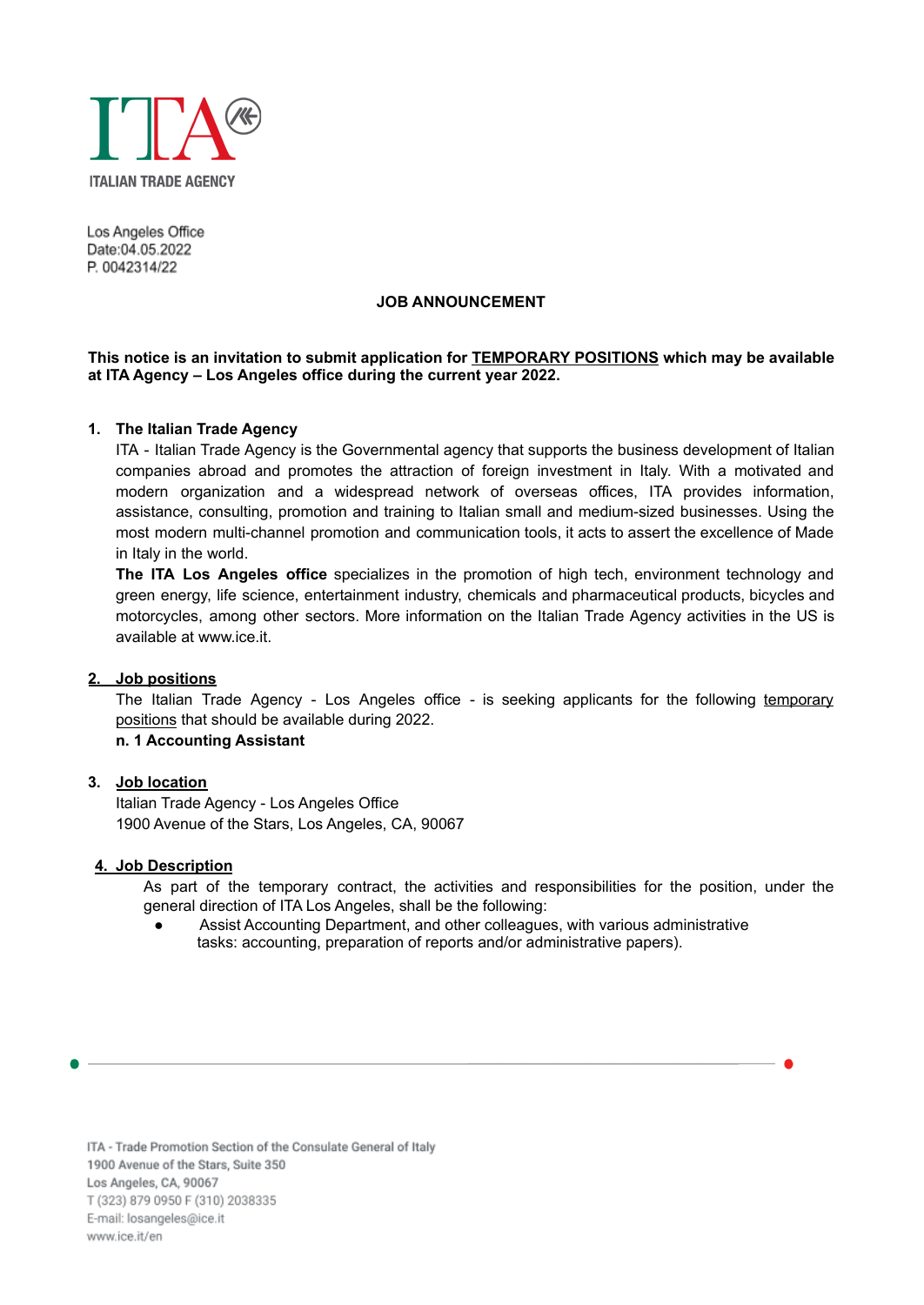

# *5. Requirements*

# *Accounting Assistant*

- Bachelor's degree and a minimum of two years' experience in accounting
- US citizens or Permanent residency (holder of US passport or green card or legally authorized to work in the US)
- Proficiency in Italian (writing and speaking)
- Skillful use of applications: MS office, particularly Word and Excel, internet, email and Oracle..
- Orientation to detail, excellent organizational, interpersonal and communication (written and oral) skills
- Professional appearance and demeanor
- **Respect of deadlines**

# **Additional skills and qualifications.**

- Ability to manage multiple tasks at once.
- Qualified references from prior employers
- Must reside in the Los Angeles area

#### **Candidates lacking even one of the above listed requirements will not be selected for an interview.**

# *6. Salary and Compensation*

Salary and monthly compensation will be commensurate with experience and qualifications, according to the following range:

 $\triangleright$  Accounting Assistant: \$ 24.00 per hour (gross of taxes and any other dues)

# *Important notice*

- a) The position is full-time: 35 hours per week, excluding transfers (7/h days 5 days a week)
- b) The temporary contract term is of three/six months, renewable based on funds availability and performance.
- c) The successful candidates will be employed directly by ITA Los Angeles' Temporary Agency
- d) No Health insurance coverage will be offered.

# *7. Employment Status*

Applicants must be legally authorized to work in the US. **The Italian Trade Agency will not sponsor any applicants.**

# **8. Application Submission**

Interested candidates must submit their resume, **ONLY BY EMAIL, to: losangeles@ice.it, Attn. Ms. Alessandra Rainaldi** specifying in the subject line: the position for which you are applying **Accounting Assistant.**

# **9. Selection**

ITA Agency – Los Angeles office will take into consideration the applications accordingly with the availability of job positions may occur during the year.